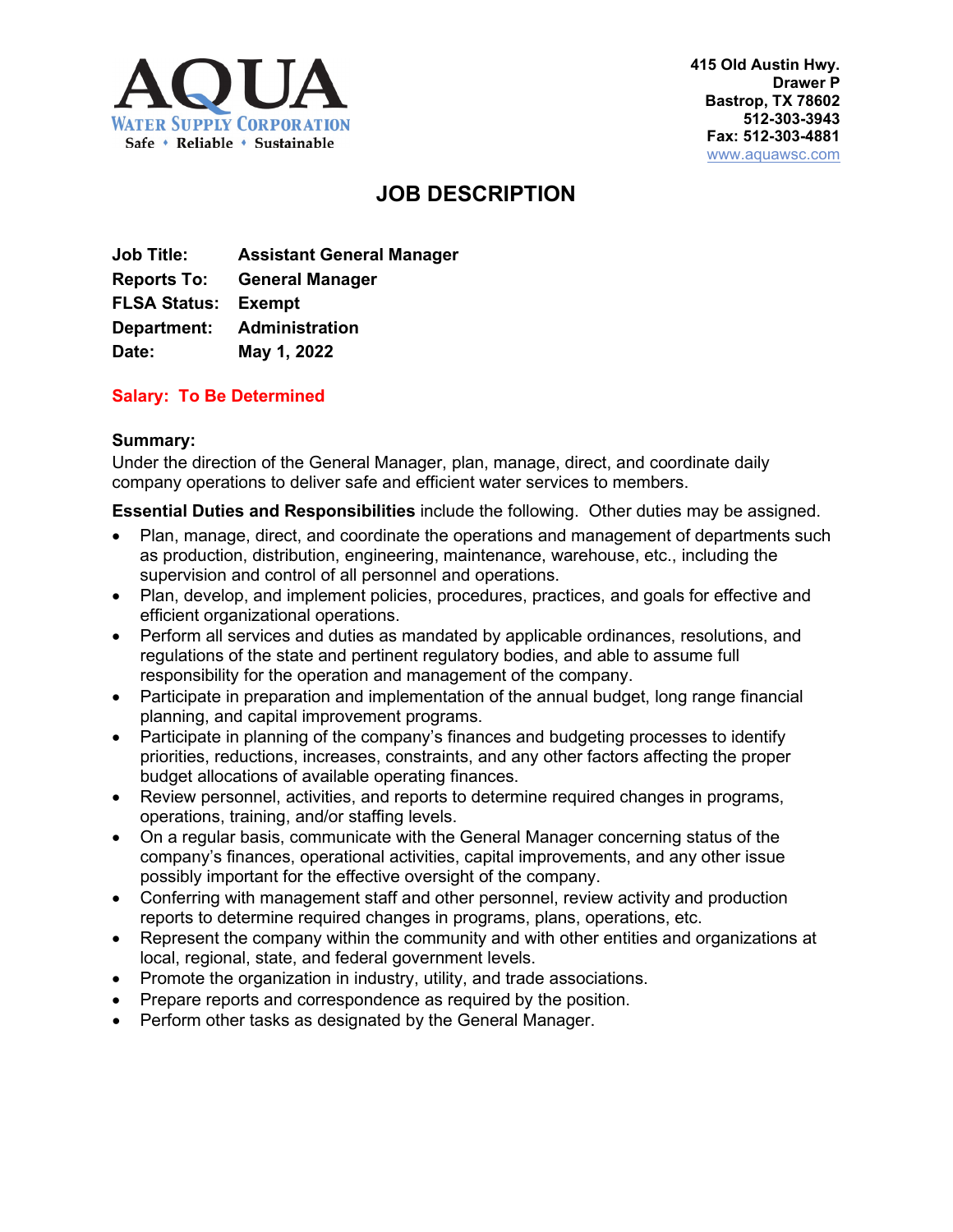# **Qualifications:**

To perform this job successfully, an individual must be able to perform each essential duty satisfactorily. The requirements listed below are representative of the knowledge, skill, and/or ability required. Reasonable accommodations may be made to enable individuals with disabilities to perform the essential functions.

## **Education/Experience:**

Bachelor's degree (BS) from an accredited four-year college or university with at least seven (7) years' experience in senior level management positions, preferably in public utilities operations or administration; or ten (10) years of related experience and/or training; or equivalent combination of education and experience.

## **Language Ability:**

Ability to read, analyze, and interpret technical procedures, professional journals, written procedures, and instruction manuals. Ability to write reports, business correspondence, and procedure manuals. Ability to respond to common inquiries or complaints from customers, regulatory agencies, or members of the business community. Ability to develop presentations and written materials for publication that conform to prescribed style and format. Ability to effectively present information to top management, public groups, and boards of directors.

## **Math Ability:**

Ability to work with mathematical concepts such as probability and statistical inference, and fundamentals of plane and solid geometry and trigonometry. Ability to compute rate, ratio, and percent and to draw and interpret bar graphs. Ability to apply concepts such as fractions, percentages, ratios, and proportions to practical situations.

## **Reasoning Ability:**

Ability to define problems, collect data, establish facts, and draw valid conclusions. Ability to solve practical problems and deal with a variety of concrete variables in situations where only limited standardization exists. Ability to interpret an extensive variety of technical instructions in mathematical or diagram form and deal with several abstract and concrete variables.

## **Computer Skills:**

Word Processing, Excel, E-Mail, Internet Software.

## **Other Knowledge, Skills, & Abilities:**

None required for this position. Additional management training may be required.

#### **Certificates and Licenses:**

Valid State of Texas Driver License.

## **Supervisory Responsibilities:**

Supervise non-supervisory and supervisory employees in water and laboratory operations and other support services. Carry out supervisory responsibilities in accordance with the organization's policies and applicable laws. Responsibilities include interviewing, hiring, and training employees; planning, assigning, and directing work; appraising performance; rewarding and disciplining employees; addressing complaints; and resolving problems.

#### **Work Environment:**

The work environment characteristics described here are representative of those an employee encounters while performing the essential functions of this job. Reasonable accommodations may be made to enable individuals with disabilities to perform the essential functions.

While performing the duties of this job, the employee is occasionally exposed to work near moving mechanical parts and risk of electrical shock. The noise level in the work environment is usually moderate.

#### **Physical Demands:**

The described physical demands are representative of those that must be met by an employee to successfully perform the essential functions of this job. Reasonable accommodations may be